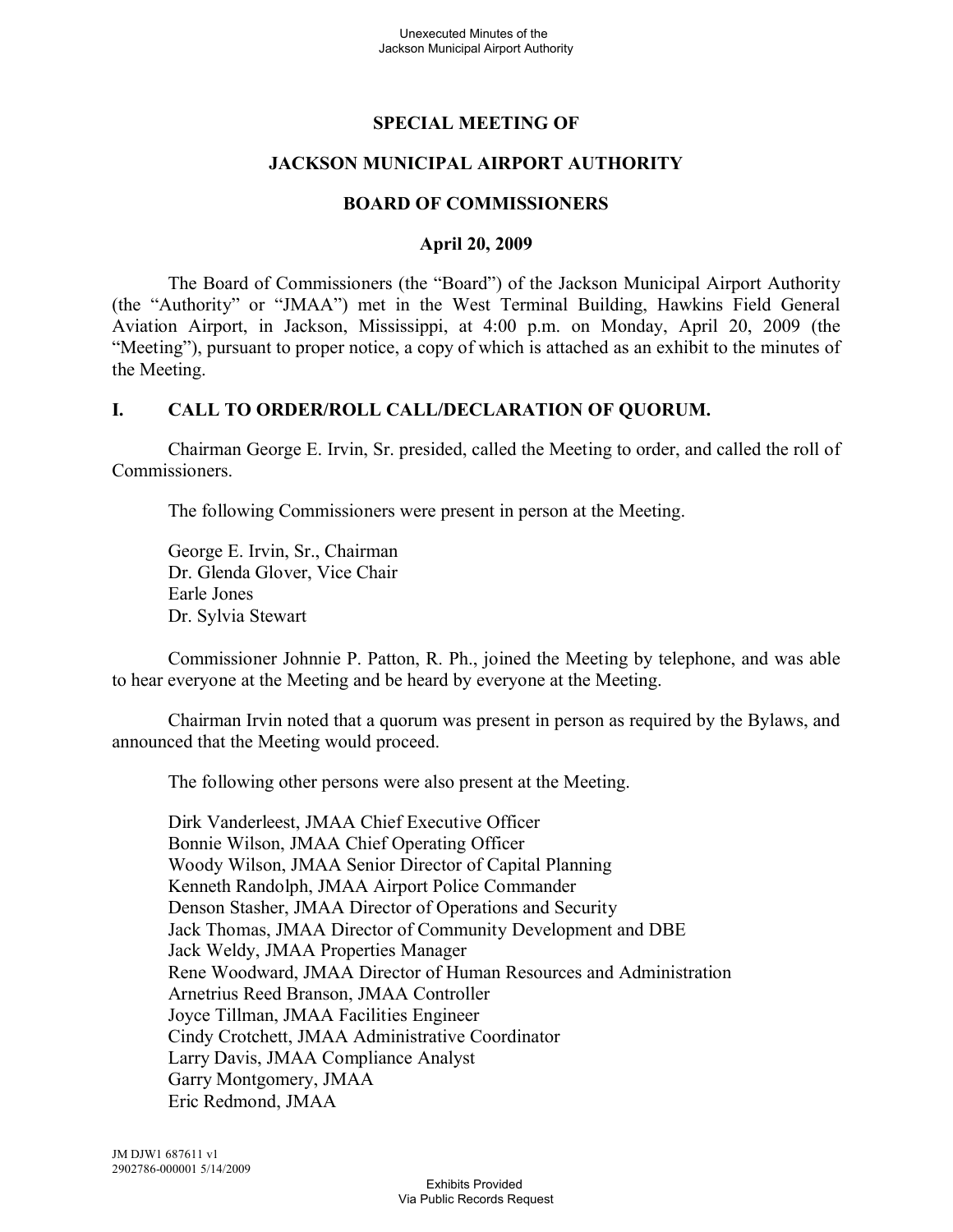Jeff Wagner, Baker Donelson Bearman Caldwell & Berkowitz Chuck Lott, Neel-Schaffer, Inc. Jonathan C. Ignacio, Hatch Mott MacDonald Elmore Moody, CivilTech, Inc.

## **II. APPROVAL AND EXECUTION OF MINUTES.**

## **A. Customer Service Committee Meeting, March 23, 2009.**

#### **B. Regular Meeting of the Board, March 23, 2009.**

The Board considered the minutes of the Customer Service Board Committee Meeting and the Regular Monthly Board Meeting of March 23, 2009.

After discussion, upon motion duly made by Commissioner Stewart, seconded by Commissioner Jones, and unanimously approved by the affirmative votes of all Commissioners, these minutes were approved as presented and directed to be filed in the appropriate minute book and records of the Authority.

## **III. PUBLIC COMMENTS.**

None.

## **IV. REPORTS.**

## **A. Chief Executive Officer.**

- 1. Airport Project Manager Summary, Ending March 31, 2009.
- 2. Airport Activity Statistics Report, Ending March 31, 2009.

Mr. Vanderleest directed the Board's attention to the Airport Project Manager Summary and the Airport Activity Statistics Report, as found in the packet distributed to the Board prior to the Meeting (the "Packet"), and discussed these reports with the Board. A copy of the Packet is attached as an exhibit to the minutes of the Meeting.

- 3. Employee Recognitions.
	- a. Professional Development Recognitions.
		- (1) Eric Redmond, Equipment Operator, Department of Facilities.
			- (a) Achievement of Excellence (150 ATSI Tests), Sponsored by AAAE Airport Training & Safety Institute.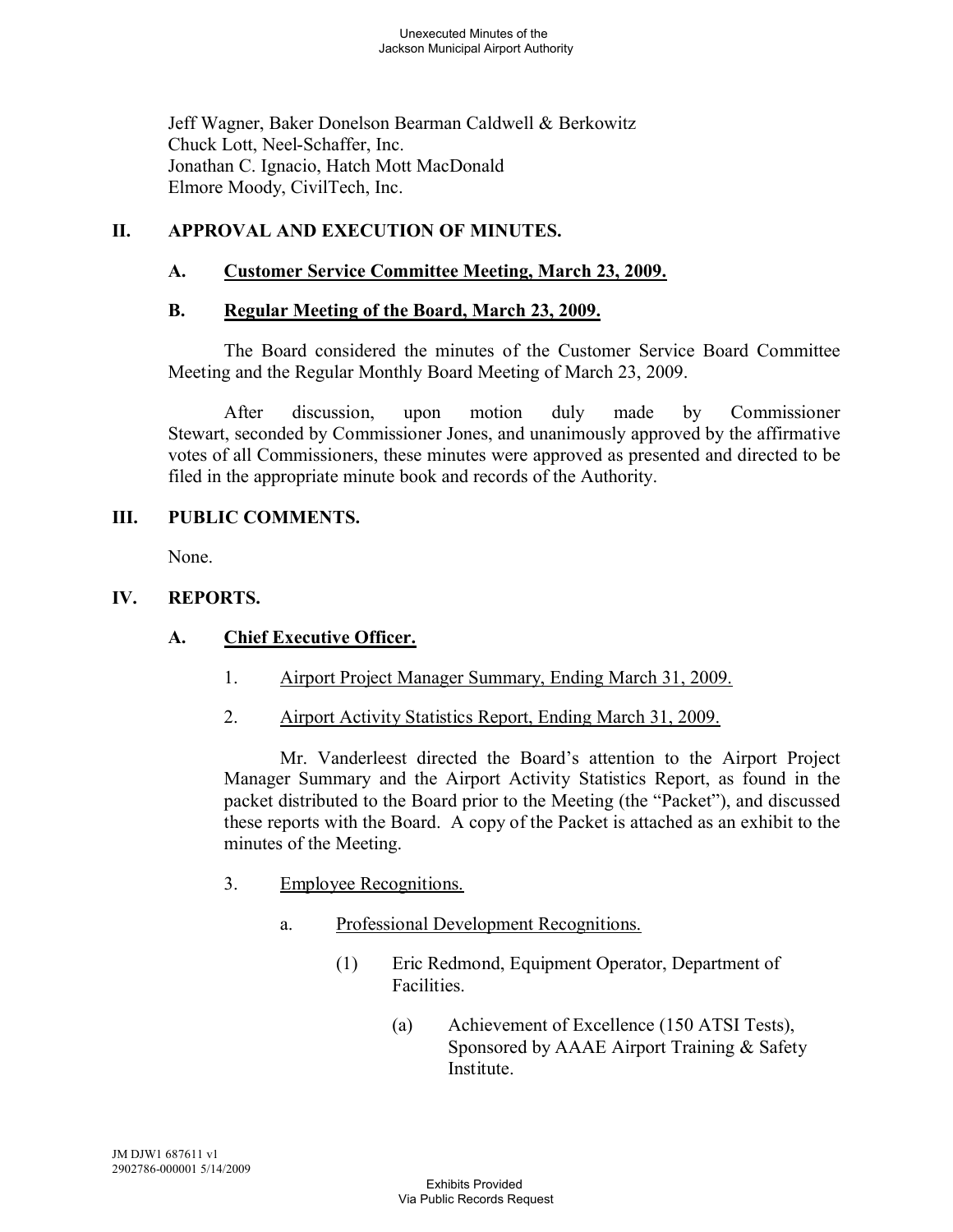Mr. Vanderleest recognized and commended Mr. Redmond for receiving the Achievement of Excellence from AAAE Airport Training & Safety Institute.

- (2) Jack Weldy, Properties Manager, Department of Capital Programming.
	- (a) Achievement of Excellence (150 ATSI Tests), Sponsored by AAAE Airport Training & Safety Institute.

Mr. Vanderleest recognized and commended Mr. Weldy for receiving the Achievement of Excellence from AAAE Airport Training & Safety Institute.

#### **B. Attorney.**

Mr. Wagner said that he had nothing to report at this time.

# **V. ACTION ITEMS.**

# **A. Financial Matters.**

- 1. Financial Reports for March 2009: Accept.
	- a. Balance Sheet.
	- b. Income Statement.
- 2. Claims Docket for March 2009: Approve.

Mr. Vanderleest directed the Board's attention to the Financial Reports for March 2009 and the Claims Docket for March 2009, which were included in the Packet.

After discussion, upon motion duly made by Commissioner Jones, seconded by Commissioner Stewart, and unanimously approved by the affirmative votes of all Commissioners, the Board adopted the following resolution.

## **RESOLUTION ACCEPTING FINANCIAL REPORTS FOR MARCH 2009 AND APPROVING AND AUTHORIZING PAYMENT OF CLAIMS DOCKET FOR MARCH 2009**

**WHEREAS**, the Board of Commissioners (the "Board") of the Jackson Municipal Airport Authority (the "Authority") has reviewed and considered (i) certain financial statements for the Authority for the month and period ending March 31, 2009 (the "Financial Reports"), and (ii) the Claims Docket of the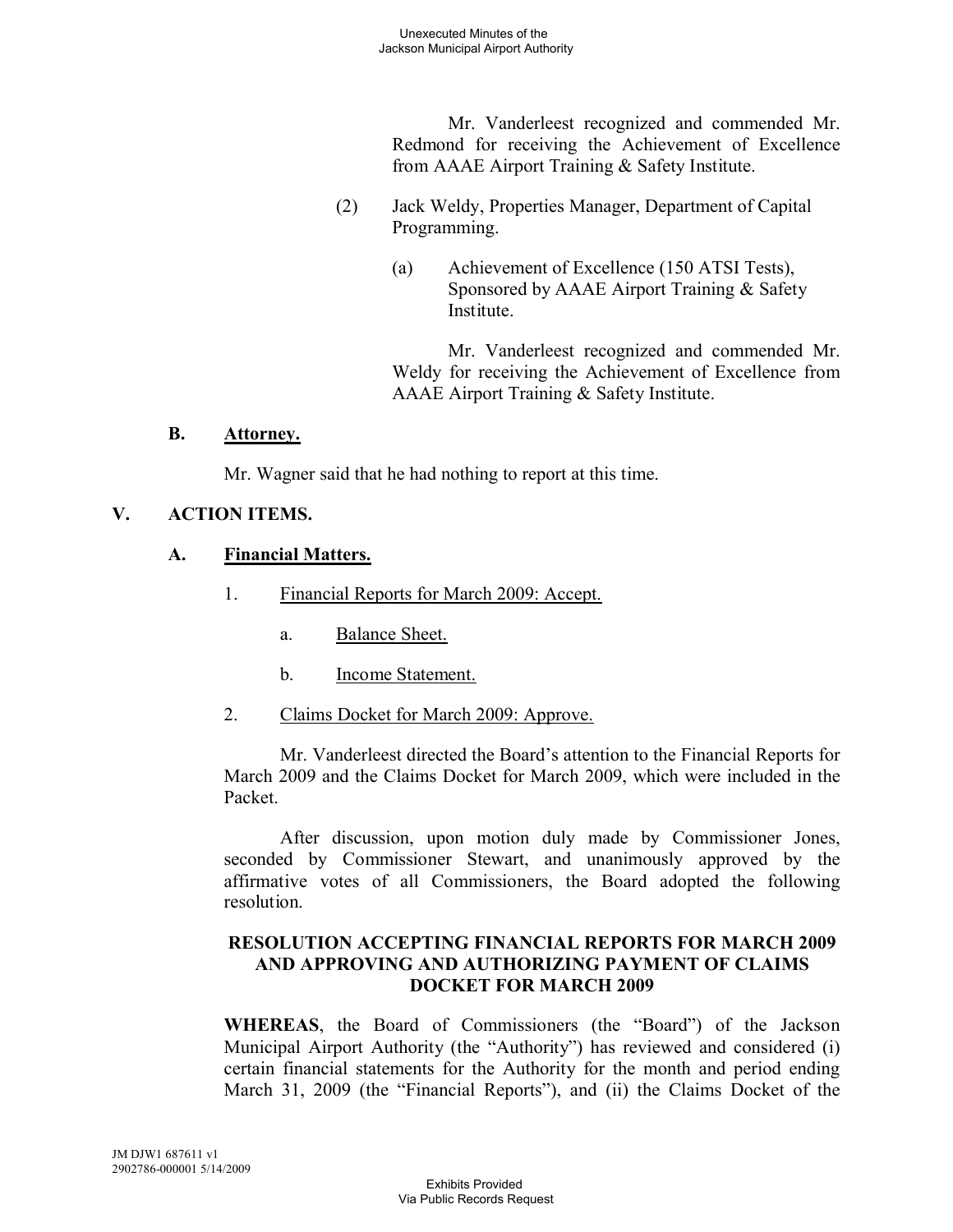Authority for the month of March 2009 (the "Claims"), both the Financial Reports and the Claims being (i) included in the packet distributed to the Board prior to the April 20, 2009, Special Meeting of the Board, and (ii) incorporated herein by reference;

**NOW, THEREFORE, BE IT RESOLVED**, the Board hereby (i) accepts the Financial Reports and (ii) approves and authorizes payment of the Claims in the total amount of \$699,087.43.

## **B. Service Agreements.**

1. Innovata, LLC: Authorize Execution of Agreement for Flight Schedule Information for JMAA Website.

Mr. Vanderleest directed the Board's attention to the memorandum dated April 6, 2009, in the Packet which described this matter, and discussed this matter with the Board.

After discussion, upon motion duly made by Commissioner Jones, seconded by Commissioner Stewart, and unanimously approved by the affirmative votes of all Commissioners present, the Board adopted the following resolution.

## **RESOLUTION APPROVING AND AUTHORIZING NEGOTIATION AND EXECUTION OF SERVICE AGREEMENT WITH INNOVATA, LLC**

**WHEREAS**, the staff of the Jackson Municipal Airport Authority (the "Authority") has recommended that the Board of Commissioners (the "Board") of the Authority approve and authorize negotiation and execution of a service agreement (the "Agreement") with Innovata, LLC ("Innovata") whereas Innovata would provide, at no cost to the Authority, flight schedule information and thirdparty booking services through the Authority's website, while also allowing the Authority to potentially share in revenues based on the level of booking through the Authority's website (the "Services"), all as more particularly described in that certain memorandum dated April 6, 2009, which was (i) included in the packet distributed to the Board prior to the April 20, 2009, Special Meeting of the Board, and (ii) incorporated herein by reference (the "Memorandum"); and

**WHEREAS**, the Board has reviewed and considered the Memorandum and considered the recommendation by the staff of the Authority;

**NOW, THEREFORE, BE IT RESOLVED**, the Board hereby determines that it would be in the best interests of and in furtherance of the duties and responsibilities of the Authority to, and the Board hereby does, approve and authorize negotiation and execution of the Agreement, the Agreement to be in such form and to contain such terms and conditions consistent with the Memorandum, as may be deemed appropriate by the Chief Executive Officer of the Authority, as evidenced by his execution thereof.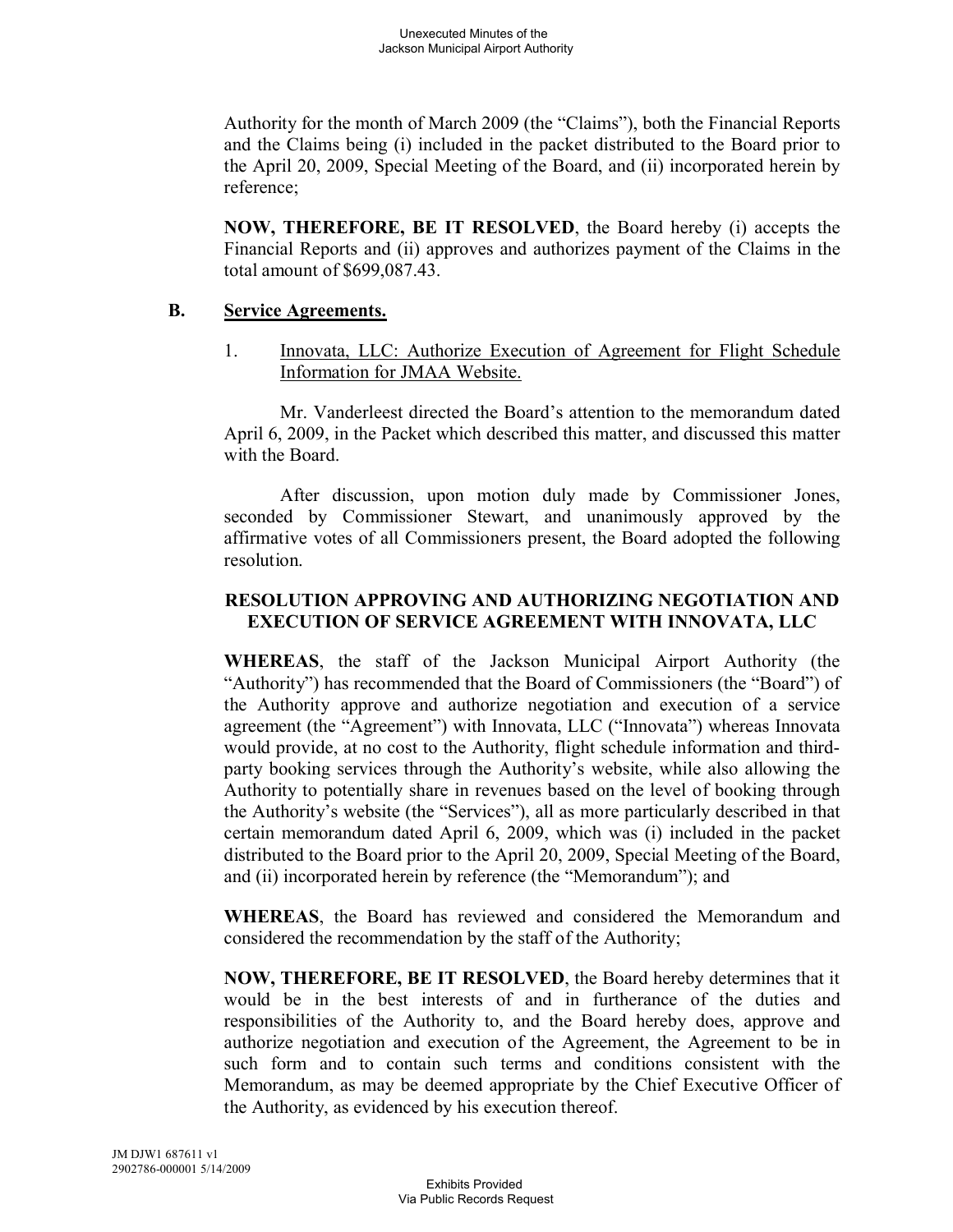2. AirProjects, Inc.: Authorize Execution of Agreement for Concession Assessment at JEIA.

Mr. Vanderleest directed the Board's attention to the memorandum dated April 11, 2009, in the Packet which described this matter, and discussed this matter with the Board.

After discussion, upon motion duly made by Commissioner Stewart, seconded by Commissioner Glover, and unanimously approved by the affirmative votes of all Commissioners present, the Board adopted the following resolution.

## **RESOLUTION APPROVING AND AUTHORIZING NEGOTIATION AND EXECUTION OF AGREEMENT WITH AIRPROJECTS, INC. FOR PROFESSIONAL SERVICES AT JACKSON-EVERS INTERNATIONAL AIRPORT**

**WHEREAS**, the staff of the Jackson Municipal Airport Authority (the "Authority") has recommended that the Board of Commissioners (the "Board") of the Authority approve and authorize negotiation and execution of an agreement (the "Agreement") to employ AirProjects, Inc. ("AirProjects") to provide an assessment of the food and beverage and retail (news and gift) concessions at Jackson-Evers International Airport (the "Services"), as more particularly described in that certain memorandum dated April 11, 2009, which was (i) included in the packet distributed to the Board prior to the April 20, 2009, Special Meeting of the Board, and (ii) incorporated herein by reference (the "Memorandum"); and

**WHEREAS**, the Board has reviewed and considered the Memorandum, and considered the recommendation by the staff of the Authority;

**NOW, THEREFORE, BE IT RESOLVED,** the Board hereby determines that it would be in the best interests of and in furtherance of the duties and responsibilities of the Authority to, and the Board hereby does, approve and authorize negotiation and execution of the Agreement to employ AirProjects to provide the Services, said Agreement to be in such form and to contain such terms and conditions consistent with the foregoing and the Memorandum as may be deemed appropriate by the Chief Executive Officer of the Authority, as evidenced by his execution thereof.

3. JMAA Project Nos. 004-08, Passenger Boarding Bridges; 005-09, Stormwater Drainage; 007-09, Pavement Assessment and Repair, Runway 16L-34R at JEIA, Agreement to Perform Fee Analysis: Approve Agreement.

Mr. Vanderleest directed the Board's attention to the memorandum dated April 17, 2009, in the Packet which described this matter, and discussed this matter with the Board.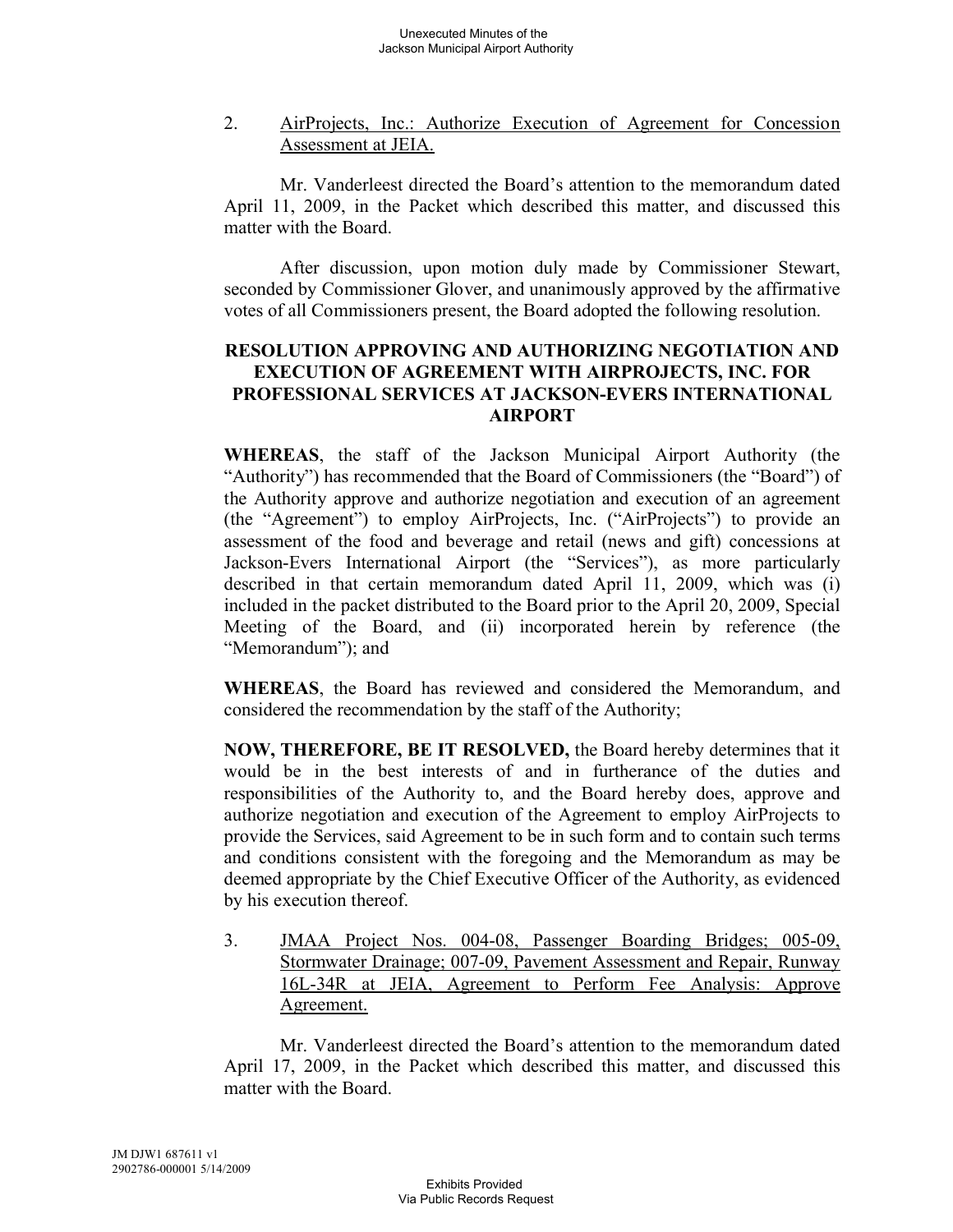After discussion, upon motion duly made by Commissioner Jones, seconded by Commissioner Glover, and unanimously approved by the affirmative votes of all Commissioners present, the Board adopted the following resolution.

### **RESOLUTION APPROVING AND AUTHORIZING NEGOTIATION AND EXECUTION OF AGREEMENT WITH GW JONES & SONS CONSULTING ENGINEERS, INC.**

**WHEREAS**, the staff of the Jackson Municipal Airport Authority (the "Authority") has recommended that the Board of Commissioners (the "Board") of the Authority approve and authorize negotiation and execution of an agreement (the "Agreement") with GW Jones & Sons Consulting Engineers, Inc. ("GWJS") to perform a third-party assessment of fee proposals for certain engineering services to be received by the Authority in connection with certain capital projects to be performed at Jackson-Evers International Airport (the "Services"), all as more particularly described in that certain memorandum dated April 17, 2009, which was (i) included in the packet distributed to the Board prior to the April 20, 2009, Special Meeting of the Board, and (ii) incorporated herein by reference (the "Memorandum"); and

**WHEREAS**, the Board has reviewed and considered the Memorandum and considered the recommendation by the staff of the Authority;

**NOW, THEREFORE, BE IT RESOLVED**, the Board hereby determines that it would be in the best interests of and in furtherance of the duties and responsibilities of the Authority to, and the Board hereby does, approve and authorize negotiation and execution of the Agreement, the Agreement to be in such form and to contain such terms and conditions consistent with the Memorandum, as may be deemed appropriate by the Chief Executive Officer of the Authority, as evidenced by his execution thereof.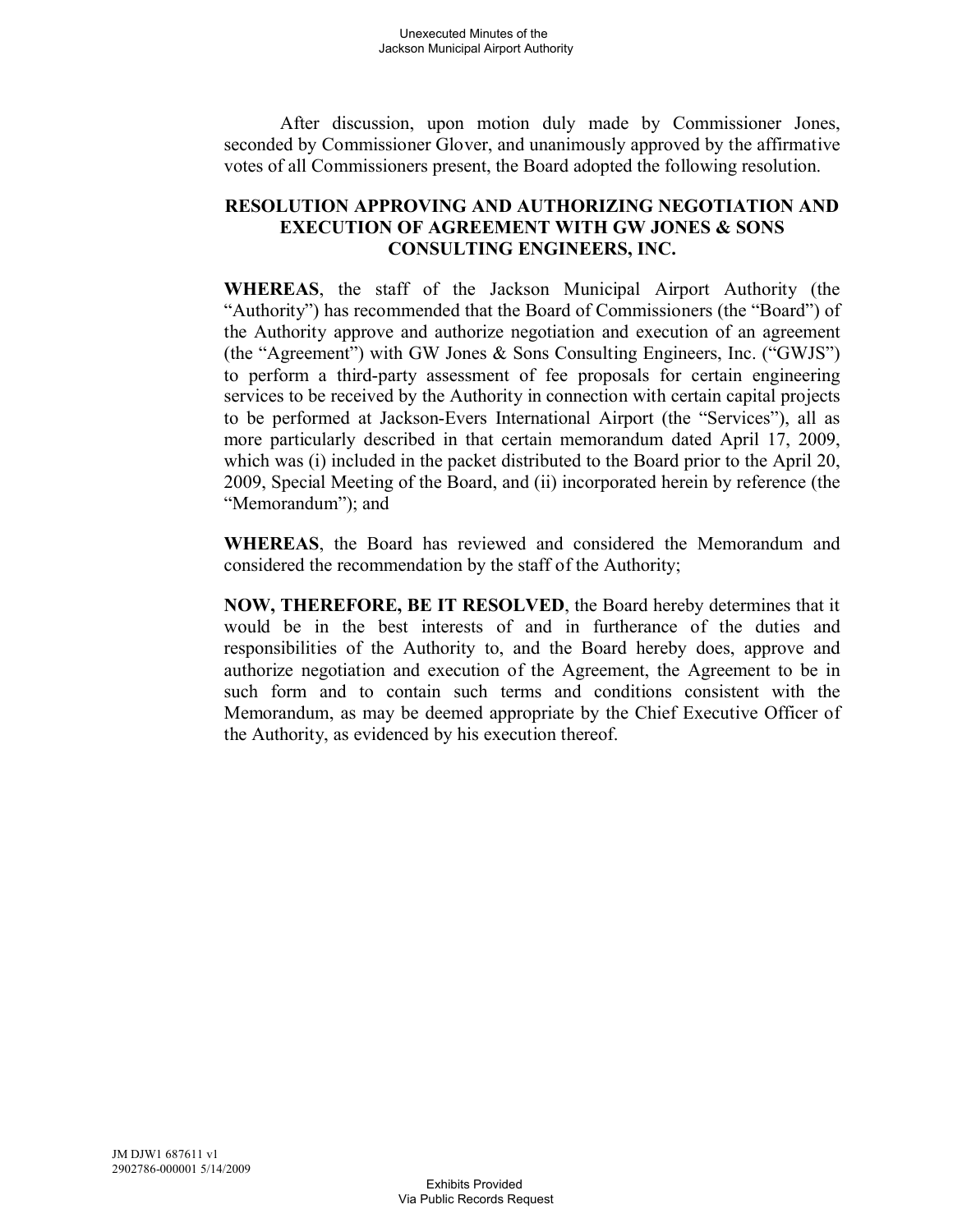# **C. Construction Projects.**

- 1. JMAA Project No. 026-06, Airport Security and Access Control Systems (ACS) Improvements Project, Agreement for Engineering Services: Authorize Execution of Service Modification.
- 2. JMAA Project No. 004-08, Passenger Boarding Bridges, JEIA, Agreement for Engineering Services: Authorize Negotiation of Agreement.
- 3. JMAA Project No. 005-09, Stormwater Drainage Improvements, JEIA, Agreement for Engineering Services, Authorize Negotiation of Agreement.
- 4. JMAA Project No. 007-09, Pavement Assessment and Repair, Runway 16L-34R, JEIA: Authorize Negotiation of Agreement.
- 5. JMAA Project No. 017-08, Demolition of Old Maintenance Facility, JEIA: Rescind Prior Award and Authorize Re-Advertisement for Bids.
- 6. JMAA Project No. 012-09, Alternative Energy Feasibility Study for JEIA: Authorize Execution of Cooperative Agreement and Publication of Request for Qualifications.

Mr. Vanderleest directed the Board's attention to the memoranda in the Packet which described these matters, and discussed these matters with the Board.

Chairman Irvin recommended that each of the above except item 4 be considered and voted upon together, with Item No. 4 being considered, discussed and voted upon separately.

After discussion, upon motion duly made by Commissioner Jones, seconded by Commissioner Stewart, and unanimously approved by the affirmative votes of all Commissioners present, the Board adopted the following resolution.

## **RESOLUTION APPROVING AND AUTHORIZING CERTAIN ACTIONS WITH RESPECT TO CERTAIN CONSTRUCTION PROJECTS**

**WHEREAS**, the staff of the Jackson Municipal Airport Authority (the "Authority") has recommended that the Board of Commissioners (the "Board") of the Authority approve and authorize certain actions with respect to certain construction projects identified below, all as more particularly described in certain memoranda (i) included in the packet distributed to the Board prior to the April 20, 2009, Special Meeting of the Board and (ii) incorporated herein by reference (separately, each a "Memorandum;" collectively, the "Memoranda"); and

**WHEREAS**, the Board has reviewed the Memoranda and considered the recommendations therein by the staff of the Authority;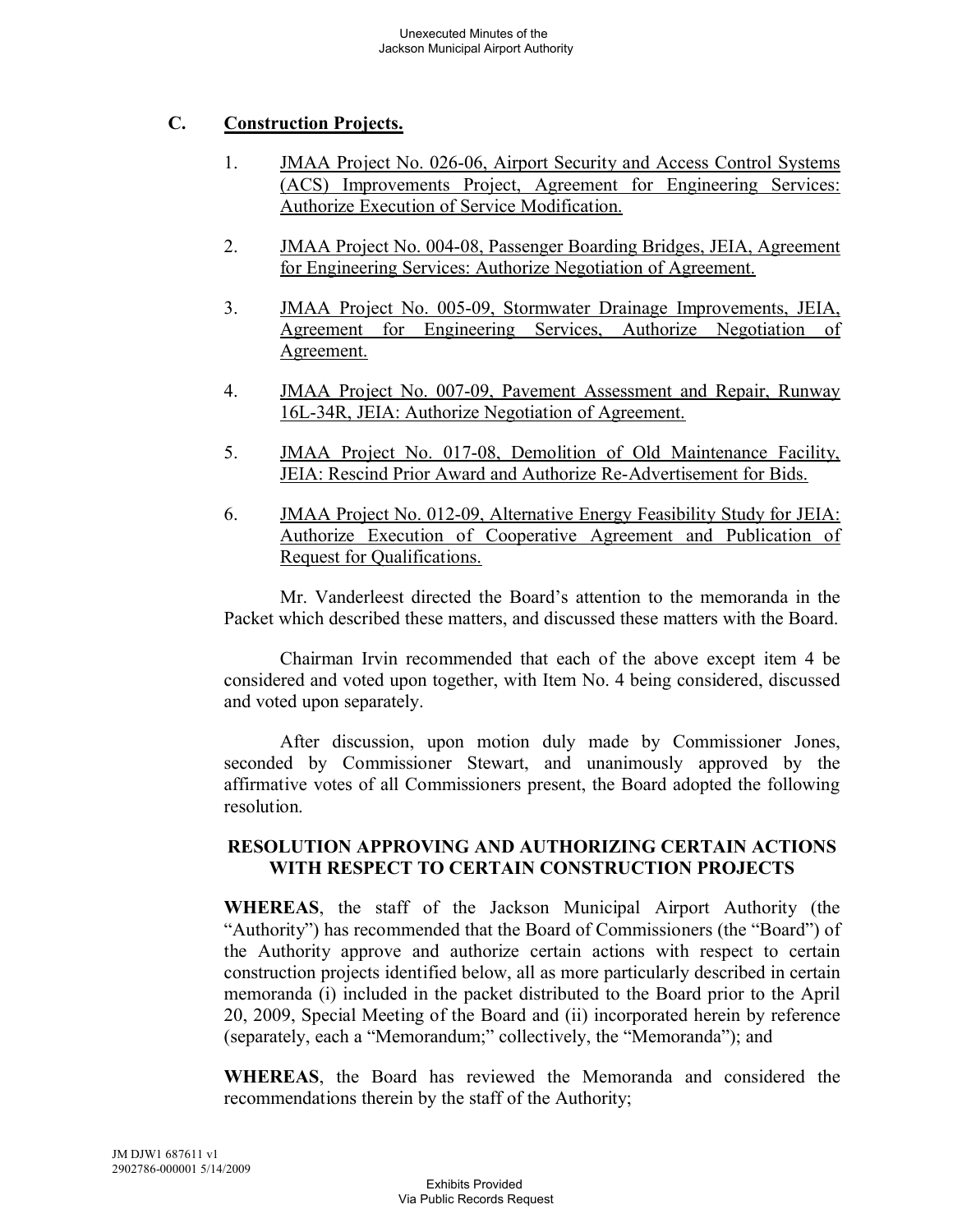**NOW, THEREFORE, BE IT RESOLVED**, the Board hereby determines that it would be in the best interests of and in furtherance of the duties and responsibilities of the Authority to, and the Board hereby does, take the following action:

- 1. The Board hereby approves and authorizes negotiation and execution of an amendment (the "URS Amendment") to the existing agreement (the "Agreement") with URS Corporation ("URS") to expand the scope of services of the Agreement to include design services relating to the Airport Security and Access Control System ("ACS") Improvements Project at Jackson-Evers International Airport ("JEIA") as more particularly described in the Memorandum dated April 13, 2009, relating to this matter (the "URS Memorandum"), the URS Amendment to be in such form and to contain such terms and conditions consistent with the URS Memorandum and the foregoing as may be deemed appropriate by the Chief Executive Officer of the Authority, as evidenced by his execution thereof.
- 2. The Board hereby authorizes and directs the staff of the Authority to enter into negotiations with IMDC, Inc. for an agreement to perform engineering and related services as set forth in that certain Request for Qualifications in connection with JMAA Project No. 004-08 for Passenger Boarding Bridges at JEIA (the "IMDC Contract"), all as more particularly described in the Memorandum dated April 1, 2009, and to submit the final terms of the IMDC Contract to the Board for approval.
- 3. The Board hereby authorizes and directs the staff of the Authority to enter into negotiations with WEI/AJA, LLC, a joint venture consisting of Waggoner Engineering, Inc. and AJA Management and Technical Services, Inc. (a certified Disadvantaged Business Enterprise) ("WEI/AJA"), for an agreement to perform engineering and related services as set forth in that certain Request for Qualifications in connection with JMAA Project No. 005-09 for stormwater drainage improvements at JEIA (the "WEI/AJA Contract"), all as more particularly described in the Memorandum dated April 1, 2009, and to submit the final terms of the WEI/AJA Contract to the Board for approval.
- 4. The Board hereby (i) rescinds the award of that certain contract for demolition of the Old Maintenance Facility at JEIA (the "Demolition Project") to Elite Contractors, Inc. ("Elite"); (ii) waives any claim to Elite's bid security; and, (iii) authorizes and directs the staff of the Authority to re-advertise the Demolition Project (JMAA Project No. 017- 08) for bids.
- 5. The Board hereby (i) approves and authorizes negotiation and execution of a Military Construction Cooperative Agreement ("MCCA") with the National Guard Bureau ("NGB") on behalf of the Mississippi Air National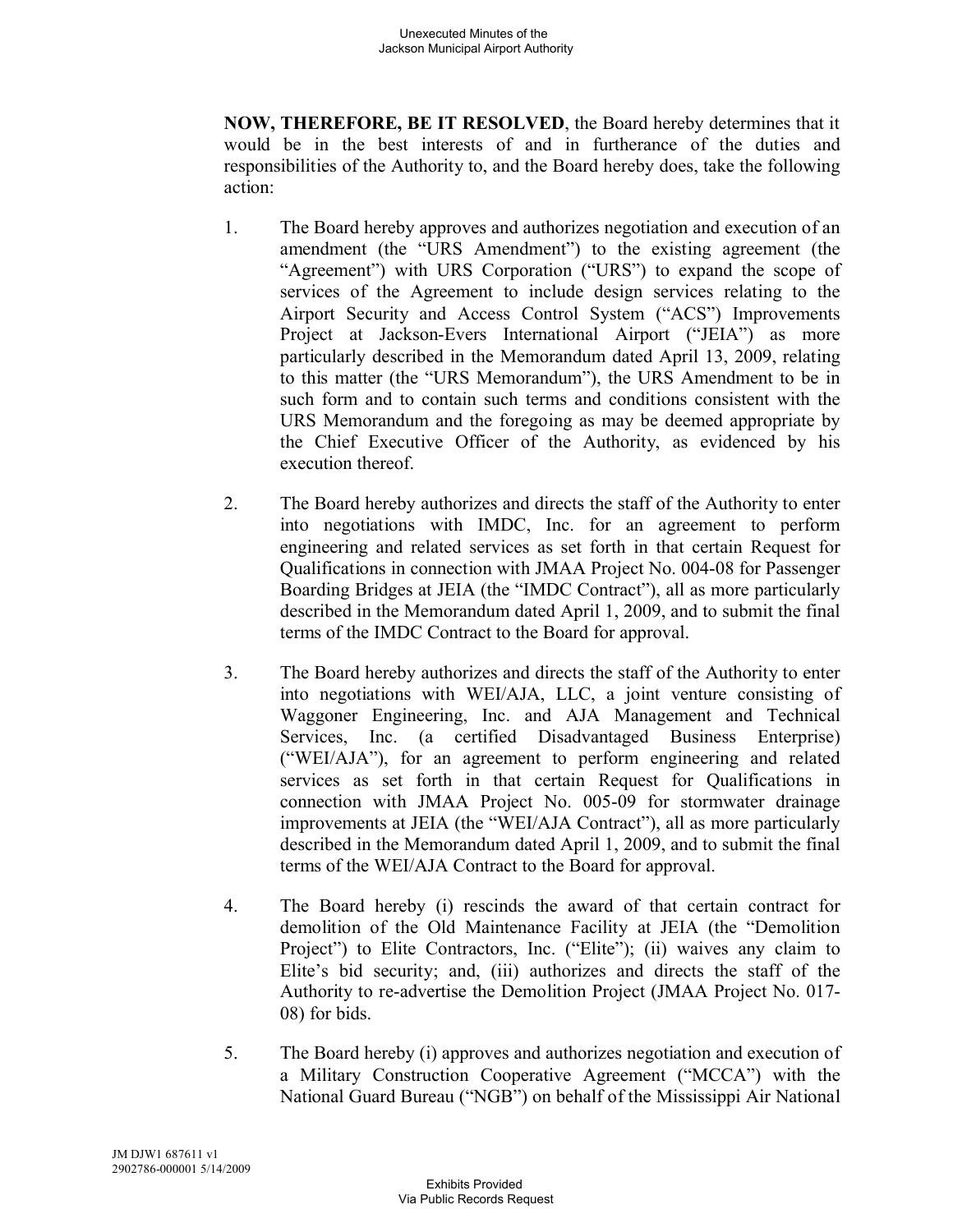Guard 172nd Air Lift Wing ("MSANG") pursuant to which the Authority and NGB will jointly fund a feasibility study to determine if solar energy is a viable alternative energy source at JEIA (the "Feasibility Study"), the Feasibility Study to be in such form and to contain such terms and conditions consistent with the foregoing and the Memorandum dated April 11, 2009, relating to this matter, as may be deemed appropriate by the Chief Executive Officer of the Authority as evidenced by his execution thereof, and (ii) authorizes and directs the staff of the Authority to solicit statements of qualifications for a consultant to perform the Feasibility Study.

The Board then considered Item No. 4, Pavement Assessment and Repair, Runway 16L-34R at Jackson-Evers International Airport.

After discussion, upon motion duly made by Commissioner Stewart, seconded by Commissioner Jones, and approved by the affirmative votes of Commissioners Jones, Patton and Stewart, with Commissioner Glover opposing, the Board adopted the following resolution.

## **RESOLUTION APPROVING AND AUTHORIZING NEGOTIATION OF ENGINEERING SERVICES CONTRACT WITH HATCH MOTT MCDONALD GROUP, INC.**

**WHEREAS**, the staff of the Jackson Municipal Airport Authority (the "Authority") has recommended that the Board of Commissioners (the "Board") of the Authority approve and authorize negotiation of an agreement (the "Agreement") with Hatch Mott McDonald Group, Inc. ("HMMG") for professional engineering and related services in connection with design and construction oversight for the Pavement Assessment and Repair, Runway 16L-34R Project at Jackson-Evers International Airport (the "Services"), as more particularly described in that certain memorandum dated April 1, 2009, which was (i) included in the packet distributed to the Board prior to the April 20, 2009, Special Meeting of the Board, and (ii) incorporated herein by reference (the "Memorandum"); and

**WHEREAS**, the Board has reviewed the Memorandum and considered the recommendation by the staff of the Authority;

**NOW, THEREFORE, BE IT RESOLVED**, the Board hereby determines that it would be in the best interests of and in furtherance of the duties and responsibilities of the Authority to, and the Board hereby does: (i) approve and authorize negotiation of the Agreement with HMMG, said Agreement to be in such form and to contain such terms and conditions consistent with the Memorandum as may be deemed appropriate by the Chief Executive Officer of the Authority, as evidenced by his execution thereof; and (ii) direct the staff of the Authority to submit the final terms of the Agreement to the Board for approval.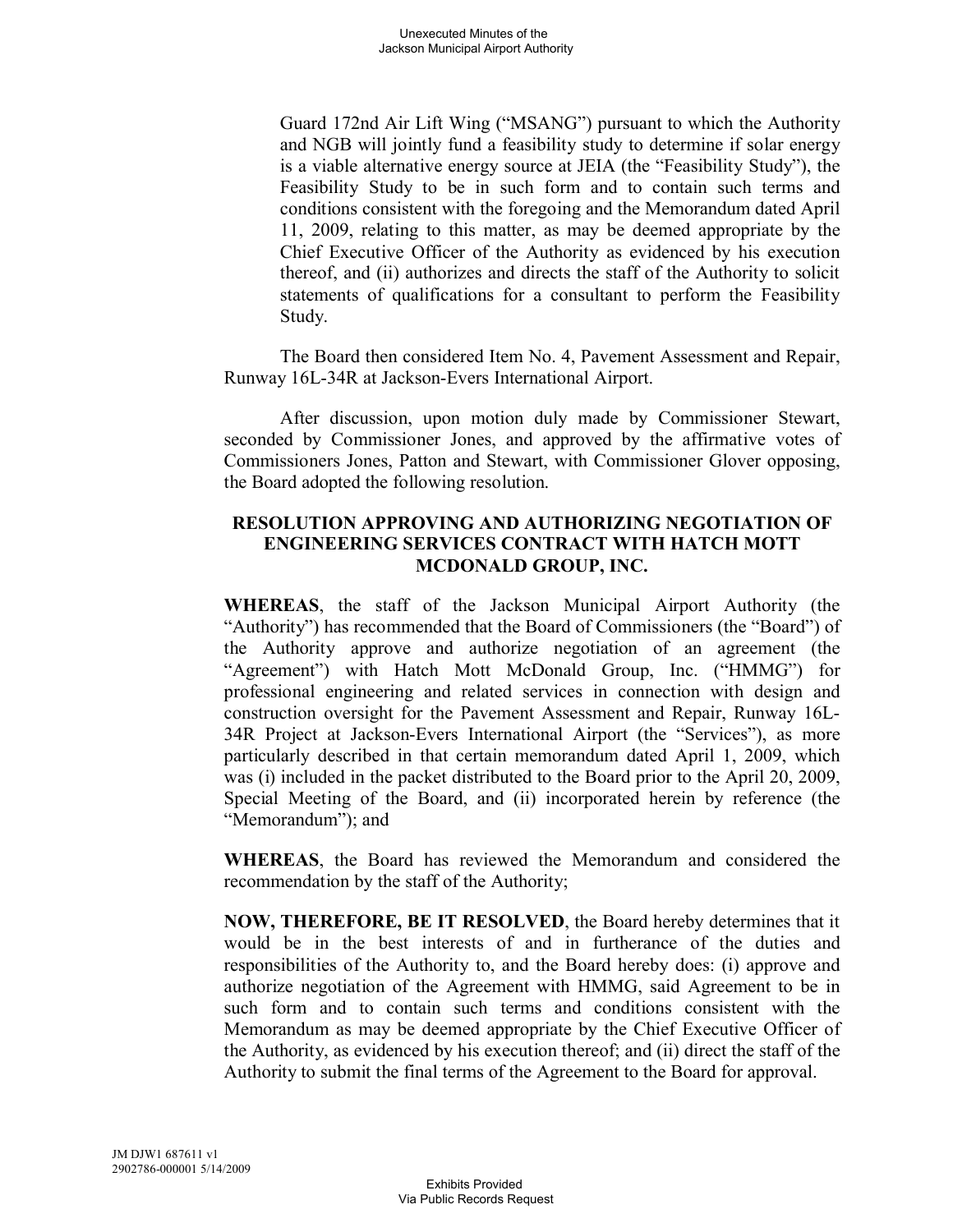## **D. Procurements.**

## 1. Airfield Equipment Purchase, JEIA: Authorize Purchase.

Mr. Vanderleest directed the Board's attention to the memorandum dated April 7, 2009 in the Packet which describes this matter, and discussed this matter with the Board.

After discussion, upon motion duly made by Commissioner Glover, seconded by Commissioner Stewart, and unanimously approved by the affirmative votes of all Commissioners present, the Board adopted the following resolution.

## **RESOLUTION AWARDING CONTRACT FOR PROJECT NO. 012-08, PURCHASE OF INFLATABLE DECONTAMINATION SHELTER AND RELATED EQUIPMENT**

**WHEREAS**, after publication of an advertisement for bids in accordance with applicable law, the Jackson Municipal Airport Authority (the "Authority") received two (2) bids for purchase of an inflatable decontamination shelter and related equipment for use by the Mississippi Air National Guard 172<sup>nd</sup> Air Lift Wing, Aircraft Rescue and Fire Fighting Department, at Jackson-Evers International Airport (the "Shelter"), as set forth in that certain memorandum dated April 7, 2009, which is (i) included in the packet distributed to the Board prior to the April 20, 2009, Special Meeting of the Board and (ii) incorporated herein by reference (the "Memorandum"); and

**WHEREAS**, the staff of the Authority has advised the Board of Commissioners (the "Board") of the Authority that the lowest bid for the Project was submitted by Care Safety, LLC ("Care Safety") in the lump sum amount of \$39,695.35 (the "Bid"); and

**WHEREAS,** the staff of the Authority has advised the Board that the Bid submitted by Care Safety was compliant with the bid requirements for the Shelter with the exception that Care Safety did not acknowledge receipt of Addendum No. 1 to the Information for Bidders extending the deadline for receipt of bids; and

**WHEREAS**, Care Safety timely submitted the Bid to the Authority, and the staff of the Authority has recommended that the Board waive the aforedescribed informality in the Bid submitted by Care Safety and award the contract for the Shelter to Care Safety as the lowest and best bidder for the Shelter; and

**WHEREAS**, the Board has reviewed the Memorandum and considered the recommendation by the staff of the Authority;

**NOW, THEREFORE, BE IT RESOLVED**, the Board hereby (i) waives the aforedescribed informality in the Bid submitted by Care Safety; (ii) determines